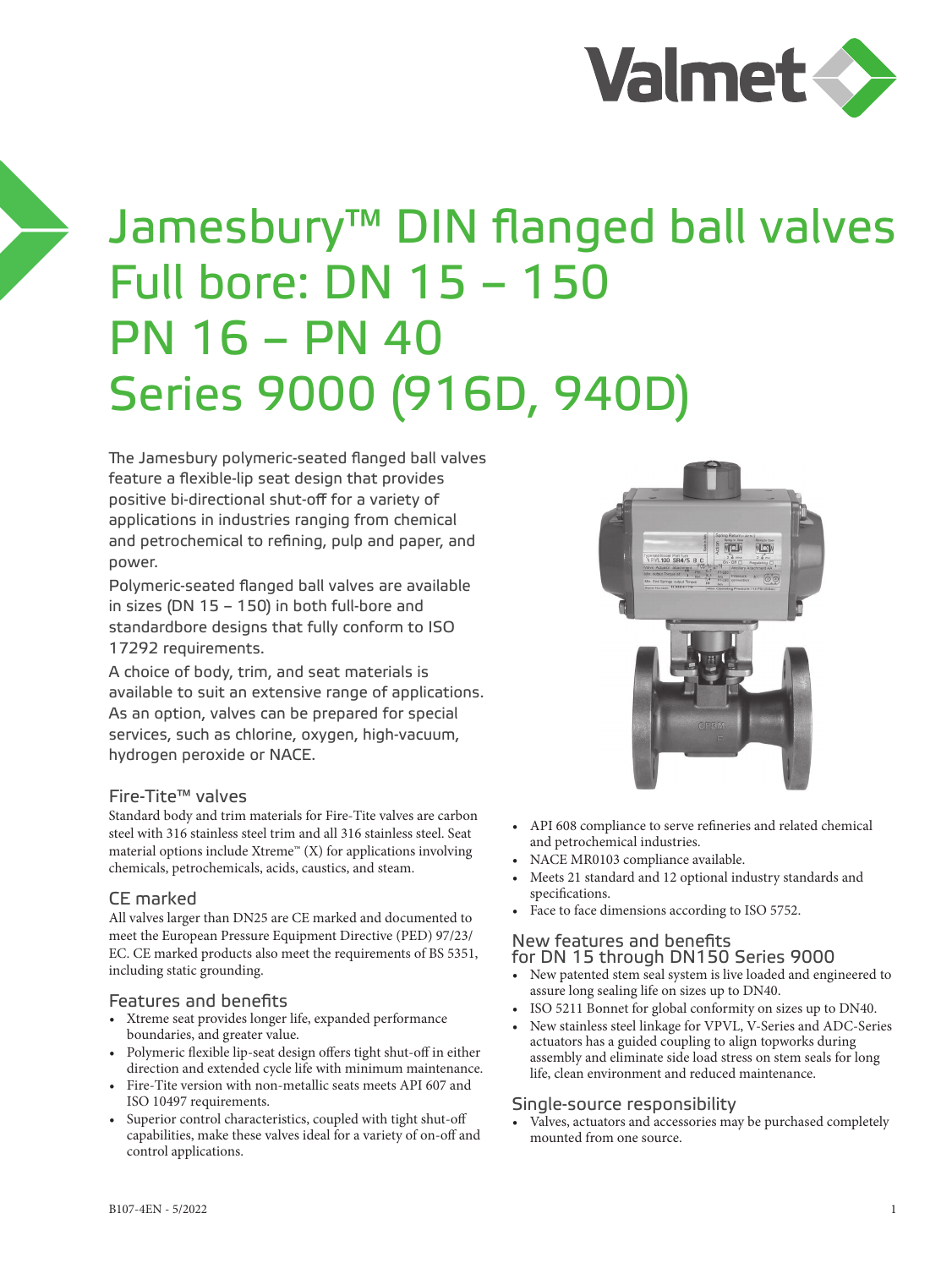## **Specifications**

#### Flow data

The table at right provides flow coefficients for Jamesbury valves covered in this bulletin. Kv values represent the flow of water at 16°C through the valve in cubic meters per hour at a pressure drop of 1 kg/cm<sup>2</sup>. To convert Kv to Cv, divide by 0.8569.

#### Valve body ratings

These are the maximum working pressure ratings of the valve body only.The seat ratings, shown on the next page, determine the practical pressure limitations according to actual service conditions. Test pressures are recommended pressures for hydrostatic test with ball half open.

| <b>Valve Size</b> | Kv               |
|-------------------|------------------|
| <b>DN</b>         | <b>Full Bore</b> |
| 15                | 8                |
| 20                | 43               |
| 25                | 86               |
| 40                | 230              |
| 50                | 420              |
| 80                | 990              |
| 100               | 1885             |
| 150               | 4370             |

|                   | Maximum Working Pressure, bar |                     |                     |                     |  |  |  |  |  |  |  |  |  |  |
|-------------------|-------------------------------|---------------------|---------------------|---------------------|--|--|--|--|--|--|--|--|--|--|
|                   |                               | <b>PN16</b>         | <b>PN40</b>         |                     |  |  |  |  |  |  |  |  |  |  |
| Temp $\mathrm{C}$ | <b>Carbon</b> steel           | 316 Stainless steel | <b>Carbon</b> steel | 316 Stainless steel |  |  |  |  |  |  |  |  |  |  |
| $-29a38$          | 16                            | 14,7                | 40                  | 36,8                |  |  |  |  |  |  |  |  |  |  |
| 100               | 16                            | 12,5                | 40                  | 31,3                |  |  |  |  |  |  |  |  |  |  |
| 150               | 15,6                          | 11,4                | 39,1                | 28,5                |  |  |  |  |  |  |  |  |  |  |
| 200               | 15,1                          | 10,6                | 37,9                | 26,4                |  |  |  |  |  |  |  |  |  |  |
| 250               | 14,4                          | 9,8                 | 36                  | 24,7                |  |  |  |  |  |  |  |  |  |  |
| Test pressure     | 24                            | 23                  | 60                  | 56                  |  |  |  |  |  |  |  |  |  |  |

## Valve seat ratings

Seat ratings, indicated by solid lines in the charts on the next page,are based on differential pressure with the valve ball in the fully closed position and refer to seats only. The dotted lines indicate maximum working pressures for WCB carbon steel valve bodies. (Maximum working pressures of other body materials are shown in the tables above.) The combination of dotted and solid lines indicates the maximum valve rating at specific pressure and temperature conditions.Valves with Xtreme seats can be used in service to -51°C provided that the valve body material is suitable for such a temperature. Carbon steel valves are rated to -29°C.

On saturated steam service, stainless steel trim is recommended at all pressures and is required above 14 bar. See Bulletin B150-1. For more application information on seat materials, refer to Bulletin T140-1.

#### Xtreme performance and value

Xtreme seats provide longer life, expanded performance boundaries, and the greatest possible value. Xtreme is a unique material that resulted from a technological breakthrough in our polymer research lab.The material is a fluoropolymer-based blend proprietary to Jamesbury that provides superior quarter-turn performance.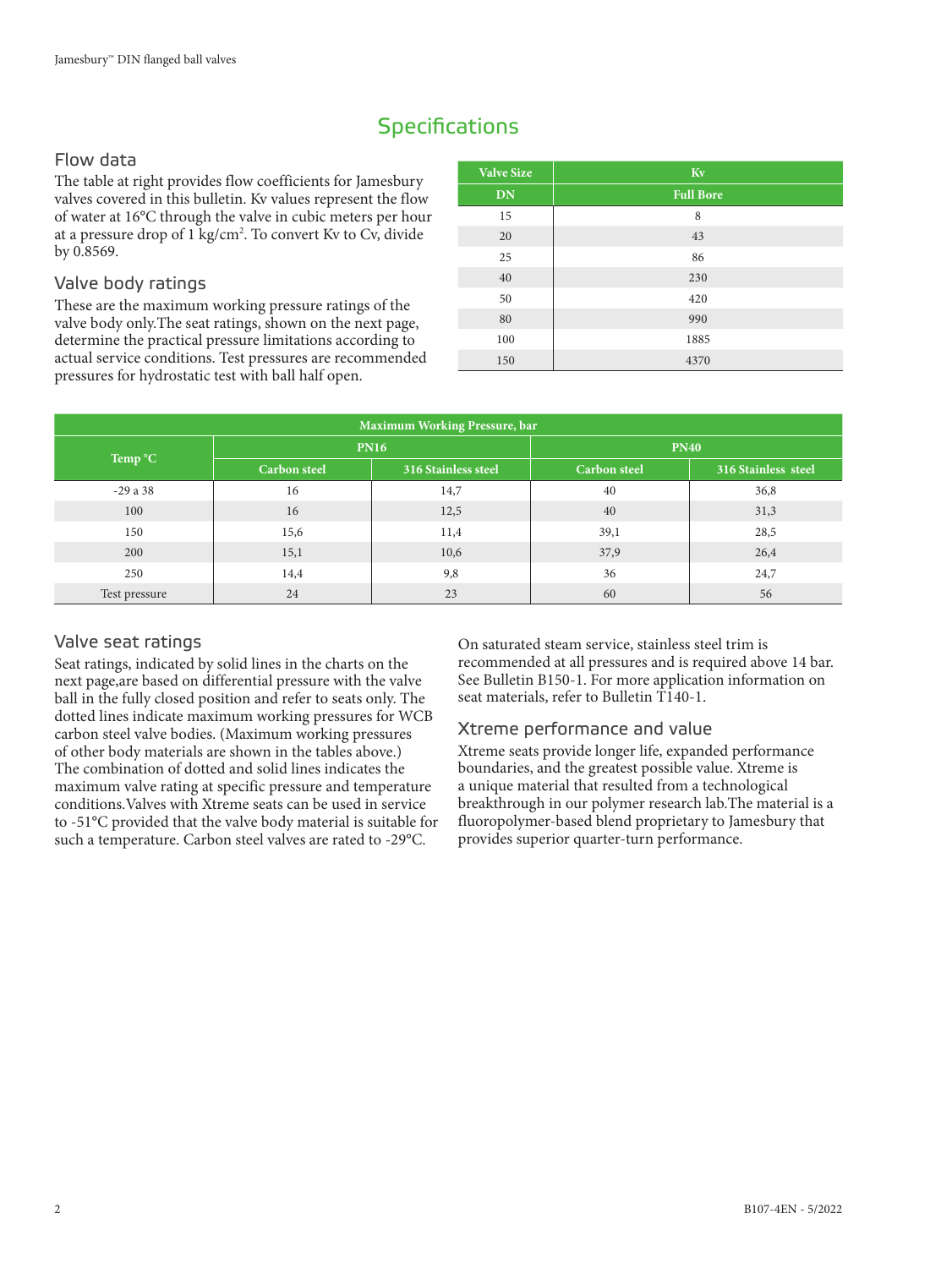$DN 15 - 40$  Full Bore







DN 50 – 100 Full Bore 50 50



## Trunnion Valves DN 150 – PN40 Full Bore



LEGEND X = *Xtreme*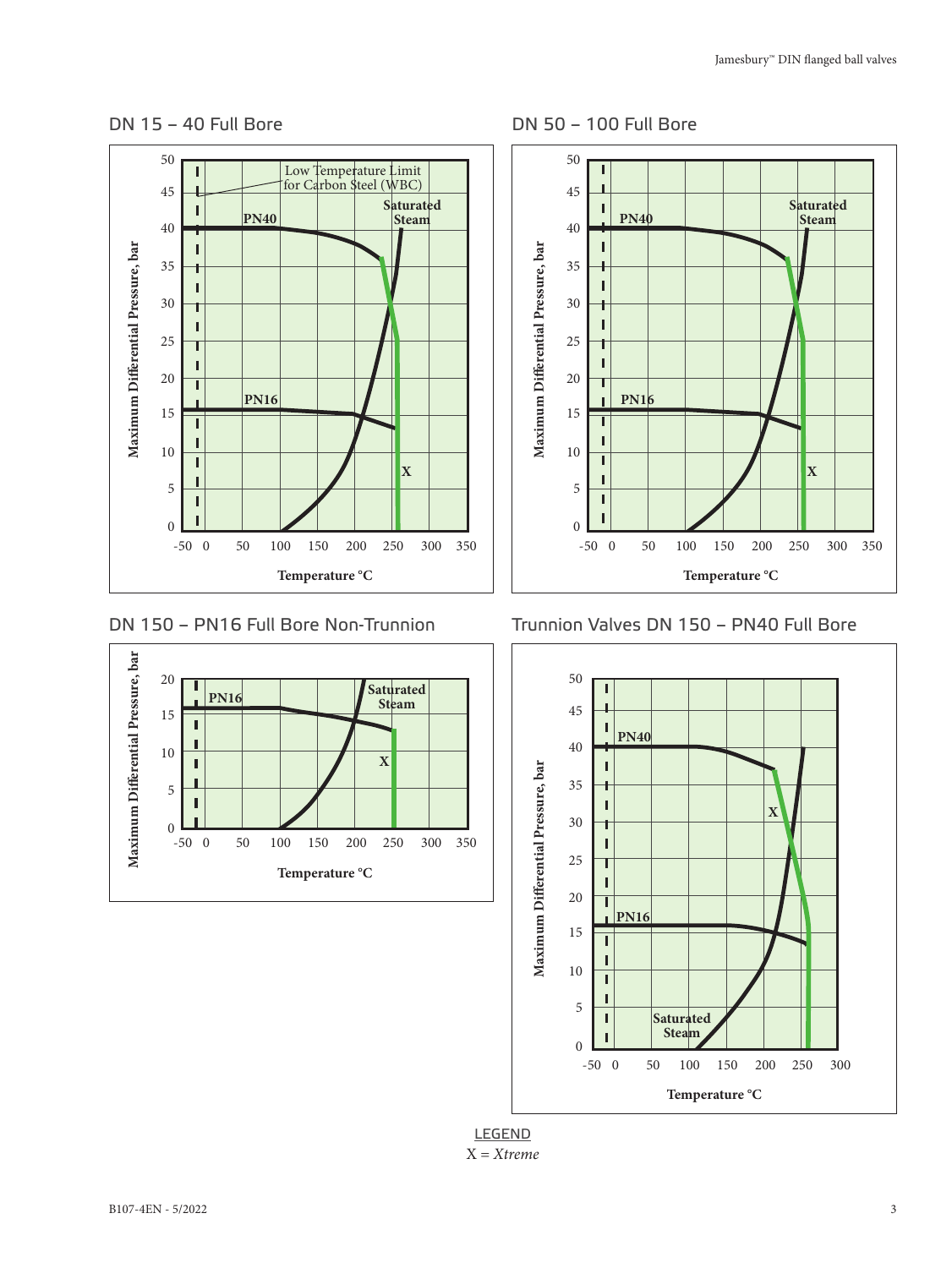## The Ultimate Process Automation Package for VPVL Pneumatic Actuators, V-Series and ADC-Series Electric Actuators

## For DN 15 – 40 Full Port Series 9000



## Automation Performance and Value

Valves combined with Jamesbury actuators offer a total value and performance package. Available with pneumatic Valv-Powr™ VPVL actuators, V-Series, ADC-Series, LCU-Series, and LCR-Series electric actuators and with Stonel™

Quartz™, Eclipse™, and Hawkeye™ digital monitors or VCTs, the packages have a wide range of applications. Visit our website at: **www.valmet.com/flowcontrol**.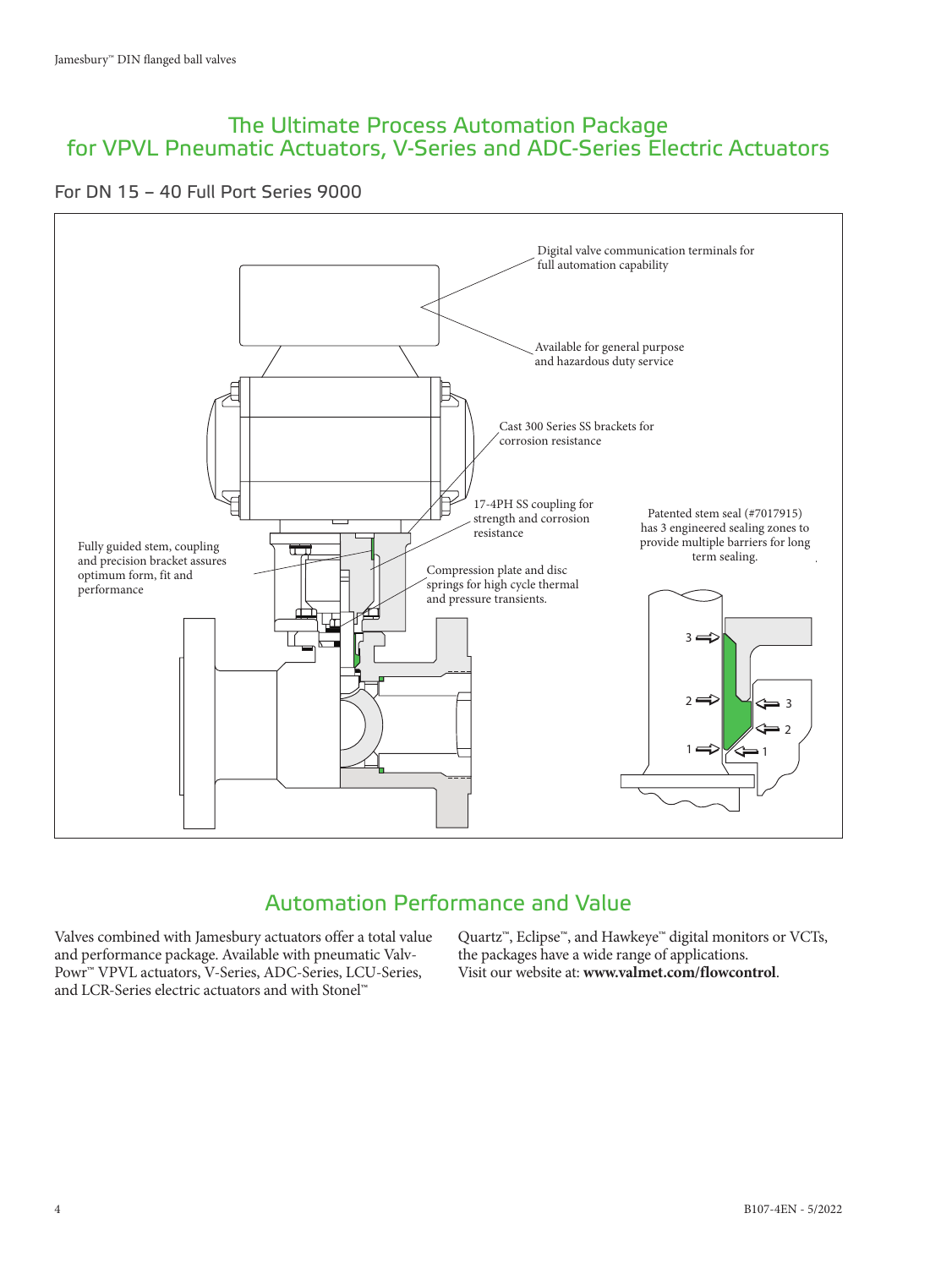## **Dimensions**



| <b>Valve Size</b> | Series 916D, PN16 Approximate Dimensions - mm |    |     |     |    |    |    |    |     |     |                |    |    |                |    | <b>Hex</b>                  | <b>ISO</b>   | Approx      |                 |           |
|-------------------|-----------------------------------------------|----|-----|-----|----|----|----|----|-----|-----|----------------|----|----|----------------|----|-----------------------------|--------------|-------------|-----------------|-----------|
| <b>DN</b>         | A                                             |    |     | D   |    |    | G  | H  |     |     |                | M  | N  |                |    |                             | $\mathbf{m}$ | <b>Size</b> | <b>Bonnet</b>   | Weight kg |
| 15                | 115                                           | 49 | 95  | 65  | 13 | 27 | 34 | 41 | 86  | 127 | M <sub>5</sub> | 36 | 14 | 4              | 8  |                             | 16           | 13          | F03             | 1,9       |
| 20                | 120                                           | 56 | 105 | 75  | 22 | 42 | 52 | 66 | 94  | 165 | M <sub>5</sub> | 42 | 14 | 4              | 8  | $\mathcal{S}_{\mathcal{S}}$ | 16           | 22          | F04             | 4,8       |
| 25                | 125                                           | 56 | 115 | 85  | 25 | 45 | 55 | 69 | 100 | 165 | M <sub>5</sub> | 42 | 14 | 4              | 13 | 8                           | 18           | 25          | F <sub>04</sub> | 6,7       |
| 40                | 140                                           | 67 | 150 | 110 | 38 | 57 | 71 | 89 | 113 | 203 | M <sub>6</sub> | 50 | 18 | $\overline{4}$ | 16 |                             | 18           | 38          | F <sub>05</sub> | 8,3       |

| <b>Valve Size</b> | Series 940D, PN40 Approximate Dimensions - mm |    |     |     |    |    |    |    |     |     |                |    |    |   |    | Hex | <b>ISO</b> | <b>Approx</b> |                  |           |
|-------------------|-----------------------------------------------|----|-----|-----|----|----|----|----|-----|-----|----------------|----|----|---|----|-----|------------|---------------|------------------|-----------|
| <b>DN</b>         | $\mathbf{A}$                                  |    |     |     |    |    | G. | H  |     |     |                | M  | N  | P | R  |     | m          | <b>Size</b>   | <b>Bonnet</b>    | Weight kg |
| 15                | 130                                           | 49 | 95  | 65  | 13 | 27 | 34 | 41 | 86  | 127 | M <sub>5</sub> | 36 | 14 | 4 | 8  |     | 16         | 13            | F <sub>0</sub> 3 | 2,7       |
| 20                | 150                                           | 56 | 105 | 75  | 22 | 42 | 52 | 66 | 94  | 165 | M <sub>5</sub> | 42 | 14 | 4 | 13 |     | 16         | 22            | F <sub>04</sub>  | 5,2       |
| 25                | 160                                           | 56 | 115 | 85  | 25 | 45 | 55 | 69 | 100 | 165 | M <sub>5</sub> | 42 | 14 | 4 | 13 |     | 18         | 25            | F04              | 7,2       |
| 40                | 200                                           | 67 | 150 | 110 | 38 | 57 | 71 | 89 | 113 | 203 | M <sub>6</sub> | 50 | 18 | 4 | 16 |     | 18         | 38            | F <sub>05</sub>  | 9,2       |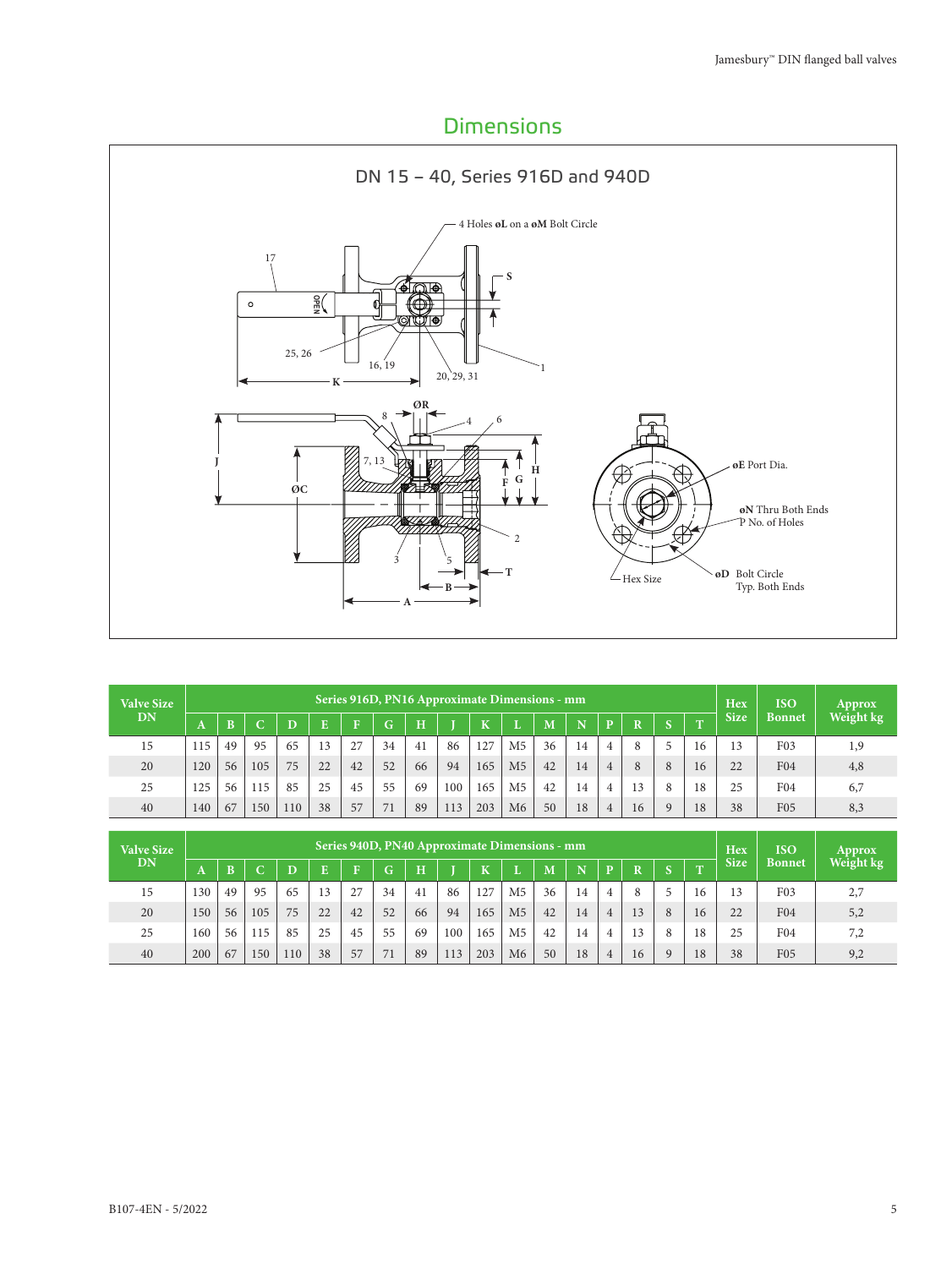|                |                                  | <b>BILLS OF MATERIALS AND PARTS LIST</b>         |                              |
|----------------|----------------------------------|--------------------------------------------------|------------------------------|
|                |                                  | DN 15 - 40 Full Bore Series 916D and 940D Valves |                              |
| Part No.       | <b>Part Name</b>                 | <b>Material</b>                                  |                              |
|                |                                  | Carbon Steel (22)                                | 316 Stainless Steel (36)     |
| 1              | Body <sup>1</sup>                | DIN 1.0619/ASTM A216 Gr.WCB                      | DIN 1.4408/ASTM A351 Gr.CF8M |
| $\overline{2}$ | Insert $1$                       | DIN 1.0619/ASTM A216 Gr.WCB                      | DIN 1.4408/ASTM A351 Gr.CF8M |
| 3              | Ball                             | 316 Stainless steel                              |                              |
| $\overline{4}$ | Stem                             | 316 Stainless steel                              |                              |
| 5              | Seat                             | Xtreme                                           |                              |
| 6              | Body Seal                        | <b>TFM</b>                                       |                              |
| $\overline{7}$ | Secondary Stem Seal <sup>2</sup> | Graphite                                         |                              |
| 8              | Primary Stem Seal                | <b>TFM</b>                                       |                              |
| 13             | <b>Stem Bearing</b>              | <b>Filled PTFE</b>                               |                              |
| 16             | Hex Nut                          | Carbon steel (zinc plated)                       | 300 Series Stainless steel   |
| 17             | Handle                           | Carbon steel (zinc plated)                       | 300 Series Stainless steel   |
| 19             | Lockwasher                       | Carbon steel (zinc plated)                       | 300 Series Stainless steel   |
| 20             | Compression Plate                | 316 Stainless steel                              |                              |
| 25             | Socket Cap Screw                 | Stainless steel                                  |                              |
| 26             | Handle Stop Spacer               | Stainless steel                                  |                              |
| 29             | Hex Cap Screw                    | ISO 3506, A2                                     |                              |
| 31             | Disc Springs                     | Inconel                                          |                              |

**Note 1:** When investment castings are used, chemical and physical properties are determined from a master heat in accordance with ANSI B16.34- 2004 Sect. 5.1.3.<br>**Note 2:** Fire-Tite construction only.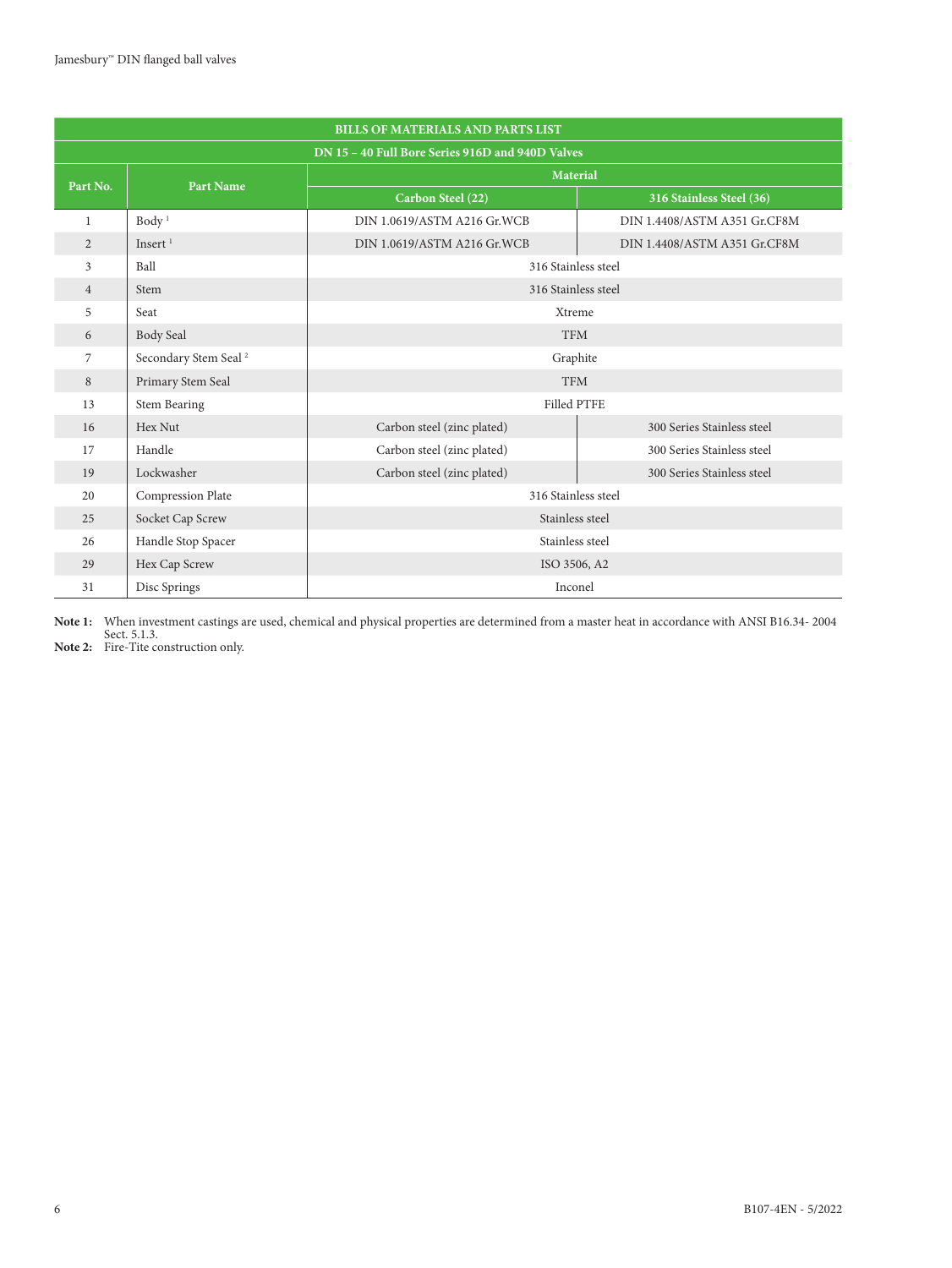## Dimensions



| <b>Valve Size</b> |     |     |     |     |     |     | Series 916D, PN16 Approximate Dimensions - mm |     |     |    |   |    |                         |    |    |     |    |     | Weight |
|-------------------|-----|-----|-----|-----|-----|-----|-----------------------------------------------|-----|-----|----|---|----|-------------------------|----|----|-----|----|-----|--------|
| DN                | A   |     | ⌒   |     | E   | G.  | H                                             |     | K   | Ī. | M | N  | $\overline{\textbf{R}}$ |    | m  | Ū   | T  | W   | $\log$ |
| 50                | 230 | 151 | 165 | 125 | 50  | 128 | 356                                           | 140 | 78  | 18 | 4 | 25 | 31                      | 18 | 18 | 10  | 32 | M12 | 15     |
| 80                | 280 | 181 | 200 | 160 | 76  | 149 | 356                                           | 161 | 99  | 18 | 8 | 25 | 31                      | 18 | 20 | 10  | 32 | M12 | 24     |
| 100               | 300 | 185 | 220 | 180 | 102 | 211 | 506                                           | 223 | 140 | 18 | 8 | 35 | 45                      | 25 | 20 | :30 | 32 | M12 | 43     |
| 150               | 350 | 186 | 285 | 240 | 152 | 272 | 762                                           | 296 | 185 | 22 | 8 | 44 | 45                      | 32 | 22 | 160 | 40 | M16 | 109    |

| <b>Valve Size</b> | Series 940D, PN40 Approximate Dimensions - mm |     |     |     |     |     |     |              |     |    |   |    |    |    |            | Weight |    |                 |     |
|-------------------|-----------------------------------------------|-----|-----|-----|-----|-----|-----|--------------|-----|----|---|----|----|----|------------|--------|----|-----------------|-----|
| DN                | A                                             | R   |     |     | E   | G.  | H   |              | K   |    | M | N  |    |    | <b>PRI</b> |        |    | W               | kg  |
| 50                | 230                                           | 141 | 165 | 125 | 51  | 128 | 356 | $ 40\rangle$ | 78  | 18 | 4 | 25 | 31 | 18 | 20         | 110    | 32 | M <sub>12</sub> | 26  |
| 80                | 280                                           | 161 | 200 | 160 | 76  | 191 | 506 | 202          | 119 | 18 | 8 | 35 | 44 | 25 | 24         | 130    | 32 | M12             | 33  |
| 100               | 300                                           | 162 | 235 | 190 | 102 | 231 | 762 | 255          | 144 | 22 | 8 | 44 | 44 | 32 | 24         | 160    | 40 | M <sub>16</sub> | 57  |
| 150               | 350                                           | 181 | 300 | 250 | 152 | 307 | N/A |              | 147 | 26 | 8 | 50 | 70 | 35 | 28         | 230    | 90 | M24             | 134 |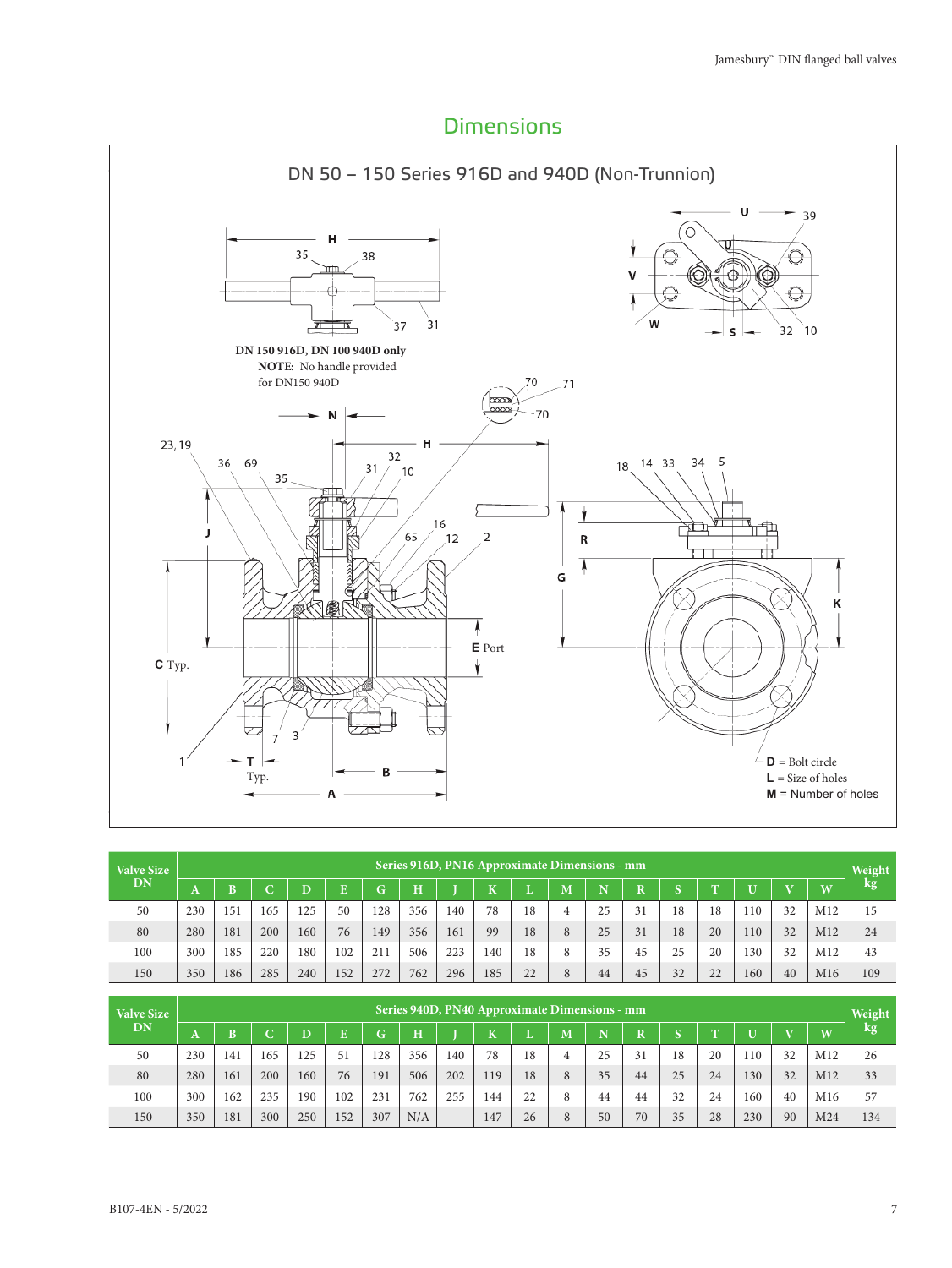|                  |                           | <b>BILLS OF MATERIALS AND PARTS LIST</b>      |                               |
|------------------|---------------------------|-----------------------------------------------|-------------------------------|
|                  |                           | DN 50 - 150 Series 916D and 940D Non Trunnion |                               |
| Part No.         |                           | <b>Material</b>                               |                               |
|                  | <b>Part Name</b>          | <b>Carbon Steel</b>                           | 316 Stainless Steel           |
| $\mathbf{1}$     | Body <sup>1</sup>         | DIN 1.0619/ASTM A216 Gr.WCB                   | DIN 1.4408/ASTM A351 Gr.CF8M  |
| 2                | TBody Cap <sup>1</sup>    | DIN 1.0619/ASTM A216 Gr.WCB                   | DIN 1.4408/ASTM A351 Gr.CF8M  |
| 3                | Ball                      | +316 Stainless steel                          |                               |
| 5                | Stem                      | +316 Stainless steel                          |                               |
| $\overline{7}$   | Seat                      | Xtreme                                        |                               |
| 10 <sup>10</sup> | Compression Plate         | Stainless steel                               |                               |
| 12               | <b>Body Stud</b>          | EN 10269,1.7225/ASTM A193, Gr.B7              | ISO 3506, A2/ASTM A193, Gr.B8 |
| 14               | <b>Bonnet Stud</b>        | EN 10269,1.7225/ASTM A193, Gr.B7              | ISO 3506, A2/ASTM A193, Gr.B8 |
| 16               | Body Stud Nut             | EN 10269,1.1191/ASTM A194, Gr.2H              | ISO 3506, A2/ASTM A194, Gr.8  |
| 18               | <b>Bonnet Stud Nut</b>    | EN 10269,1.1191/ASTM A194, Gr.2H              | ISO 3506, A2/ASTM A194, Gr.8  |
| 19               | <b>Identification Tag</b> | Stainless steel                               |                               |
| 23               | Rivet                     | Stainless steel                               |                               |
| 31               | Handle <sup>2</sup>       | Ductile iron or carbon steel <sup>3</sup>     |                               |
| 32               | <b>Indicator Stop</b>     | Carbon steel                                  |                               |
| 33               | Spring                    | Stainless steel                               |                               |
| 34               | <b>Retaining Ring</b>     | Stainless steel                               |                               |
| 35               | Handle Screw              | Carbon steel                                  |                               |
| 36               | Grounding Spring          | Inconel                                       |                               |
| 37               | "T" Handle Adapter "T"3   | Ductile iron                                  |                               |
| 38               | Flat Washer <sup>2</sup>  | Carbon steel                                  |                               |
| 39               | Stop Bushing              | 316 Stainless steel                           |                               |
| 65               | <b>Body Gasket</b>        | Spiral wound PTFE/316 Stainless steel         |                               |
| 69               | Packing                   | molecularly enhanced PTFE                     |                               |
| 70               | <b>Stem Bearing</b>       | Filled PTFE                                   |                               |
| 71               | Secondary Stem Seal       | Graphite                                      |                               |

**Note 1:** When investment castings are used, chemical and physical properties are determined from a master heat in accordance with

ANSI B16.34-2004 Sect. 5.1.3. **Note 2:** DN150, 940D provided without handle.

**Note 3:** DN150, 916D and DN100, 940D "T" handle only.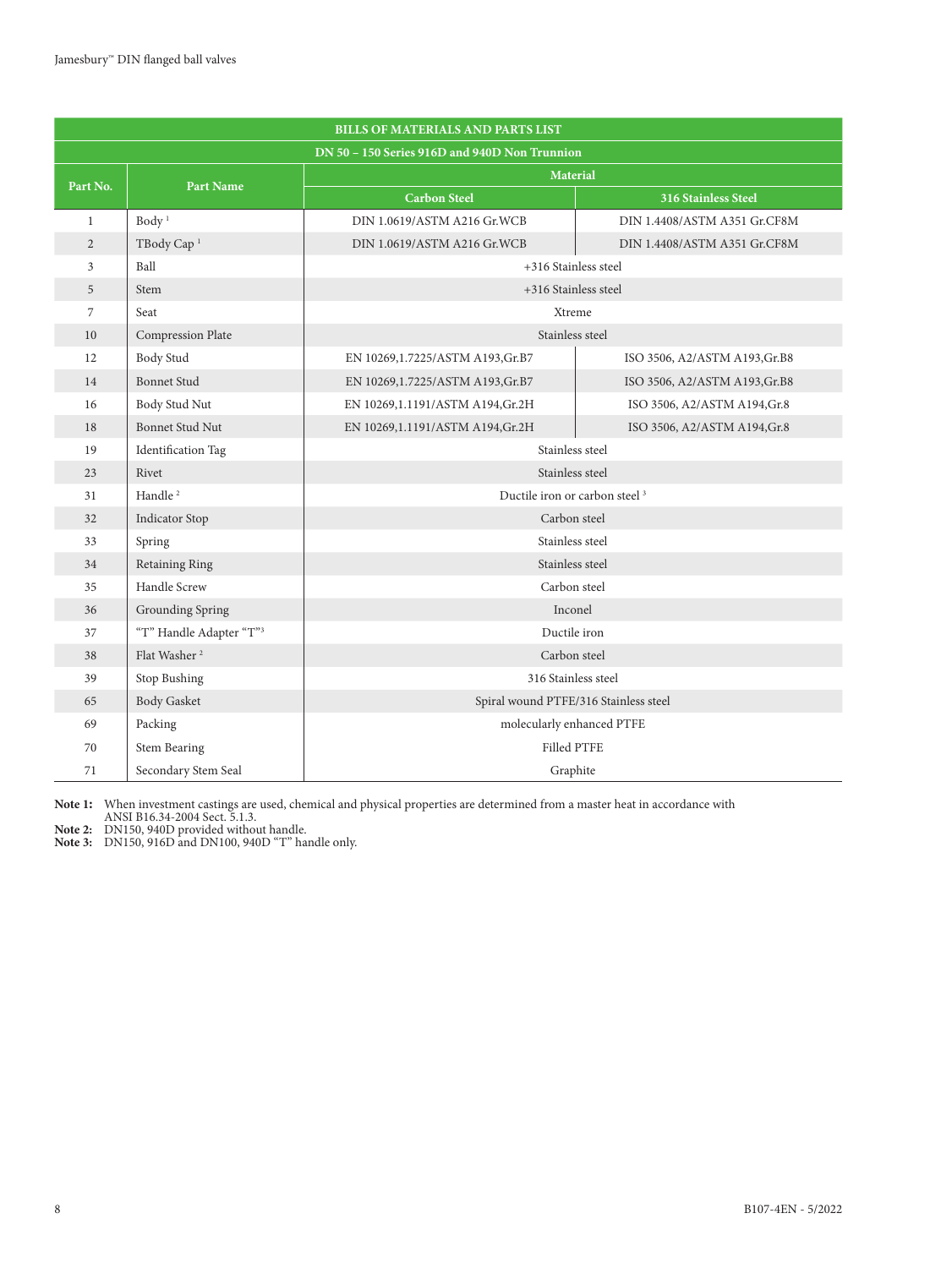## Dimensions



| <b>Valve Size</b> | Series 940D, PN40 Approximate Dimensions - mm                                                       |     |     |     |     |     |     |    |               |    |    |                  |    |     |    | weignt          |    |
|-------------------|-----------------------------------------------------------------------------------------------------|-----|-----|-----|-----|-----|-----|----|---------------|----|----|------------------|----|-----|----|-----------------|----|
| DN                | m<br>TZ<br>N<br>M<br><b>TT</b><br>$\overline{\mathbf{r}}$<br>W.<br>G.<br>T.<br>$\sqrt{ }$<br>r<br>. |     |     |     |     |     |     |    |               |    |    |                  |    | kg  |    |                 |    |
| 150               | 350                                                                                                 | 181 | 300 | 250 | 152 | 307 | 197 | 26 | $\Omega$<br>Ω | 50 | 70 | $\sim$ $-$<br>35 | 28 | 230 | 90 | M <sub>24</sub> | ⊥◡ |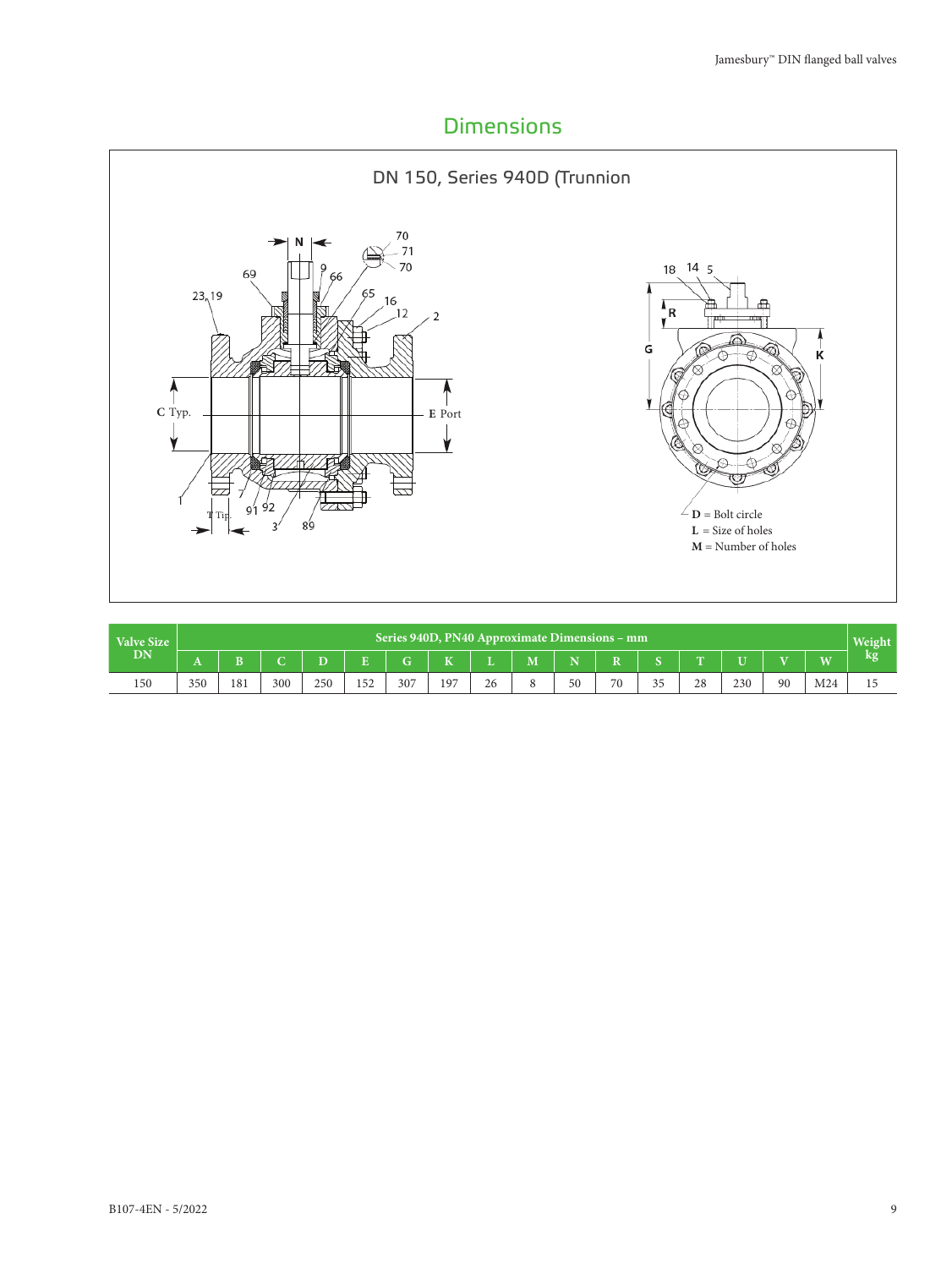|                |                           | <b>BILLS OF MATERIALS AND PARTS LIST</b> |                                     |
|----------------|---------------------------|------------------------------------------|-------------------------------------|
|                |                           | Series 940D, DN 150 (Trunnion)           |                                     |
| Part No.       | Part Name                 | <b>Body Material</b>                     |                                     |
|                |                           | Carbon Steel (22) All Series             | 316 Stainless Steel (36) All Series |
| 1              | Body <sup>1</sup>         | DIN 1.0619/ASTM A216 Gr.WCB              | DIN 1.4408/ASTM A351 Gr.CF8M        |
| $\overline{2}$ | Body Cap <sup>1</sup>     | DIN 1.0619/ASTM A216 Gr.WCB              | DIN 1.4408/ASTM A351 Gr.CF8M        |
| 3              | Ball                      | 316 Stainless steel                      |                                     |
| 5              | <b>Stem</b>               | 316 Stainless steel                      |                                     |
| 7              | Seat                      | Xtreme - as specified                    |                                     |
| 8              | Stem Retainer             | Carbon steel ASTM A216 Gr WCB            | Stainless steel ASTM A351 Gr CF8M   |
| 9              | Gland Follower            | Carbon Steel, Stainless steel            |                                     |
| 10             | Compression Plate         | Stainless steel                          |                                     |
| 12             | Body Stud                 | EN 10269,1.7225/ASTM A193, Gr.B7         | ISO 3506, A2/ASTM A193, Gr. B8      |
| 13             | Stem Retainer Bolt        | EN 10269,1.7225/ASTM A193, Gr.B7         | ISO 3506, A2/ASTM A193, Gr. B8      |
| 14             | Stud                      | EN 10269,1.7225/ASTM A193, Gr.B7         | ISO 3506, A2/ASTM A193, Gr.B8       |
| 16             | <b>Nut</b>                | EN 10269,1.1191/ASTM A194, Gr.2H         | ISO 3506, A2/ASTM A194, Gr. 8       |
| 18             | Nut                       | EN 10269,1.1191/ASTM A194,Gr.2H          | ISO 3506, A2/ASTM A194, Gr. 8       |
| 19             | <b>Identification</b> Tag | Stainless steel                          |                                     |
| 23             | Rivet                     | Stainless steel                          |                                     |
| 36             | <b>Grounding Spring</b>   | Inconel                                  |                                     |
| 65             | <b>Body Gasket</b>        | Spiral Wound PTFE / 316 Stainless steel  |                                     |
| 66             | Stem Retainer Seal        | Spiral Wound PTFE / 316 Stainless steel  |                                     |
| 69             | Packing                   | molecularly enhanced PTFE                |                                     |
| 70             | <b>Stem Bearing</b>       | <b>Filled PTFE</b>                       |                                     |
| 71             | Secondary Stem Seal       | Graphite                                 |                                     |
| 89             | Trunnion                  | Carbon Steel                             | Stainless steel                     |
| 91             | <b>Bearing Spacer</b>     | <b>Filled PTFE</b>                       |                                     |
| 92             | <b>Trunnion Bearing</b>   | 316 Stainless steel                      |                                     |

**Note 1:** When investment castings are used, chemical and physical properties are determined from a master heat in accordance with ANSI B16.34-2004 Sect. 5.1.3

## Actuators

| Neles offers a full line of integrally designed actuators for                                                                                                                                                                                                                                                                                                                       | <b>Type</b>                                                                                                               |
|-------------------------------------------------------------------------------------------------------------------------------------------------------------------------------------------------------------------------------------------------------------------------------------------------------------------------------------------------------------------------------------|---------------------------------------------------------------------------------------------------------------------------|
| automated systems or for easier control of inaccessible or<br>remote valves. Pneumatic actuators that include doubleacting<br>and spring-return piston, vane, and rack and pinion units,<br>spring-diaphragm types, and electric actuators are available<br>for all valves. Electric actuators are available with both<br>watertight and hazardous location enclosures. For further | Spring-Diaphragm Actuators<br><b>VPVL Mod D Actuators</b><br>V Series electric actuators<br>ADC Series electric actuators |
| information on actuators for Series 9000 valves, see the                                                                                                                                                                                                                                                                                                                            |                                                                                                                           |

**Type Bulletin** A110-4 A111-5  $A200-1$ A201-1

following: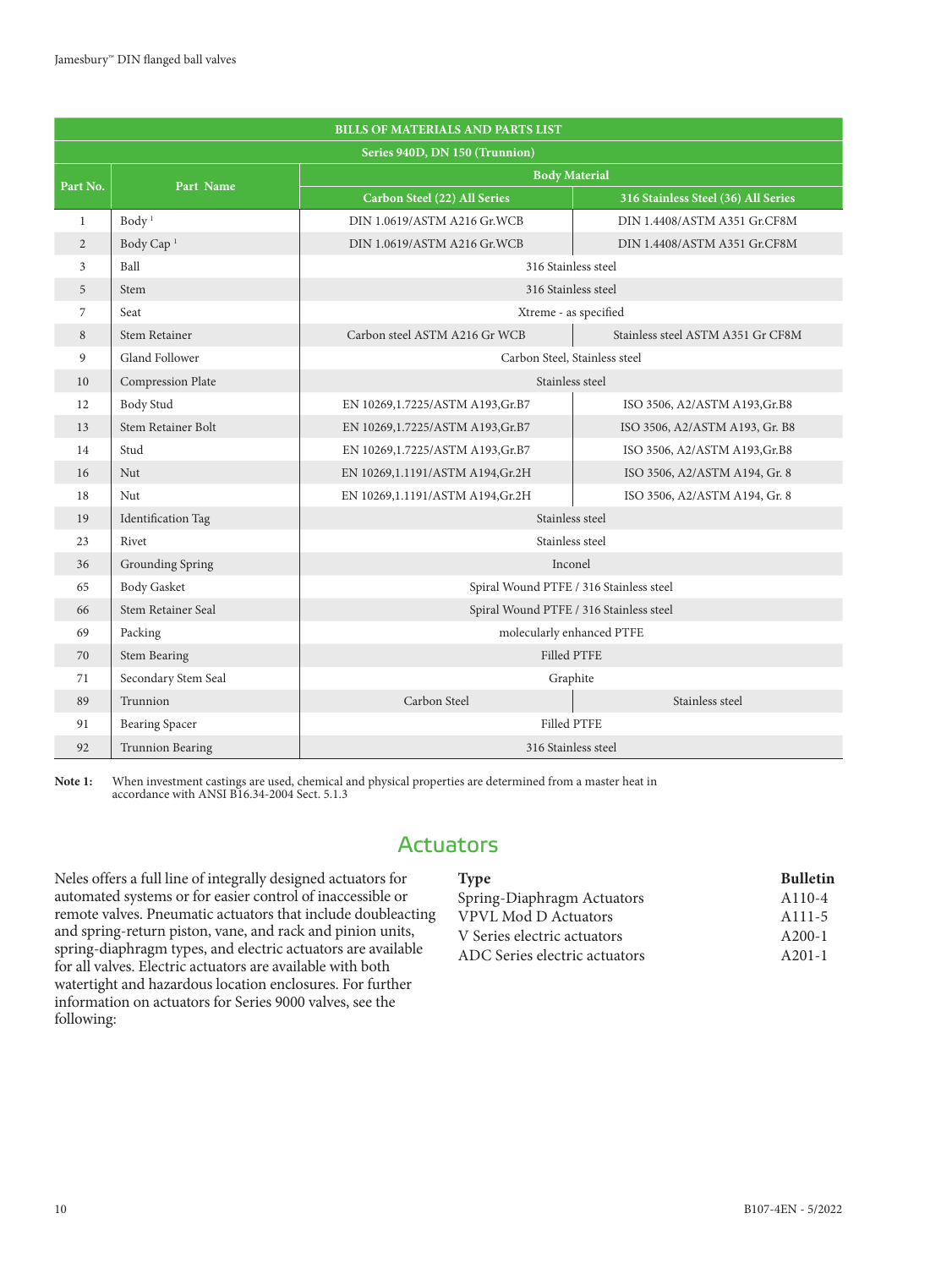## **Accessories**

#### Locking devices

When safety measures are necessary, a reliable locking plate is available to allow the valve to be padlocked in either the open or closed position. Proper figure numbers are shown in the Accessory Table below.

#### Bonnet/stem extensions SE-096, 097 & 098

100 mm bonnet/stem extensions are available for applications that require insulated pipe, particularly useful for automated products, extensions can also be used to prevent interference between actuators and companion pipelines and equipment. They are ideal as extension that require locking lever or locking oval handle capability. Stainless steel construction offers the option of using the extension to complement the carbon steel stem extension (SE-093, 094 & 095) offering.

#### Stem extensions SE-093, 094 & 095

A standard 100 mm stem extension is offered for Series 9000 valves DN 15 – 40 for improved accessibility, particularly when used in insulated pipelines. Stem extension kits can be ordered factorymounted or shipped separately for field mounting.













Locking Arm Indicator Stop

**Series 9000**

Locking<br>Plate

## Round handles

Series 9000 ball valves have **H** optional round handles available. To order handles separately, specify the part number shown in the accessories table below.

#### Oval handles with slide-lock

Optional oval handle saves space and may be padlocked to retain the valve in the open or closed position.



# A H

Centerline of Valve

## Cavity fillers

Cavity fillers are available in 9000 series full bore valves. The fillers are TFE and used for sanitary applications and in processes where cross contamination is a concern. Food processing, pharmachemicals, cosmetics, paints, solvents, finishes and dyes are typical applications where fillers are employed.



|                   |                       |           |           | <b>Accessory Table - mm</b> |                           |                    |                          |                                      |      |  |  |  |  |
|-------------------|-----------------------|-----------|-----------|-----------------------------|---------------------------|--------------------|--------------------------|--------------------------------------|------|--|--|--|--|
| <b>Valve Size</b> |                       |           | Bonnet/   |                             |                           |                    | <b>Round/Oval Handle</b> | Allowable Max. Torque<br>FT·LBS(N·m) |      |  |  |  |  |
| <b>Full Bore</b>  | <b>Locking Device</b> | Stem Ext. | Stem Ext. | <b>Locking Oval</b>         | Round                     | <b>Dimension A</b> | <b>Dimension H</b>       | Round                                | Oval |  |  |  |  |
| 15                |                       | SE-093    | SE-096    | $112 - 0108 - 30$           | 112-0105-30               | 101,6              | 75,2                     | 12                                   | 12   |  |  |  |  |
| 20                |                       | SE-094    | SE-097    | $112 - 0109 - 30$           | 112-0106-30               | 114,3              | 94,0                     | 24                                   | 24   |  |  |  |  |
| 25                | Standard<br>Equipment | SE-094    | SE-097    | $112 - 0109 - 30$           | 112-0106-30               | 114,3              | 97,3                     | 24                                   | 24   |  |  |  |  |
| 30                |                       | SE-095    | SE-098    | $112 - 0110 - 30$           | 112-0107-30               | 146,0              | 120,7                    | 34                                   | 34   |  |  |  |  |
| 40                |                       | SE-095    | SE-098    |                             | 112-0110-30   112-0107-30 | 5146,0             | 4125,5                   | 34                                   | 34   |  |  |  |  |
| 50                | LD56                  | $SE-60$   |           |                             |                           |                    |                          |                                      |      |  |  |  |  |
| 80 916D           | LD56                  | $SE-60$   |           |                             |                           |                    |                          |                                      |      |  |  |  |  |
| 80 940D           | LD57                  | $SE-61$   |           |                             |                           |                    |                          |                                      |      |  |  |  |  |
| 100 916D          | LD57                  | $SE-61$   | <b>NA</b> |                             |                           |                    |                          |                                      |      |  |  |  |  |
| 100940D           | LD58                  | $SE-62$   |           |                             |                           |                    |                          |                                      |      |  |  |  |  |
| 150 916D          | LD58                  | $SE-62$   |           |                             |                           |                    |                          |                                      |      |  |  |  |  |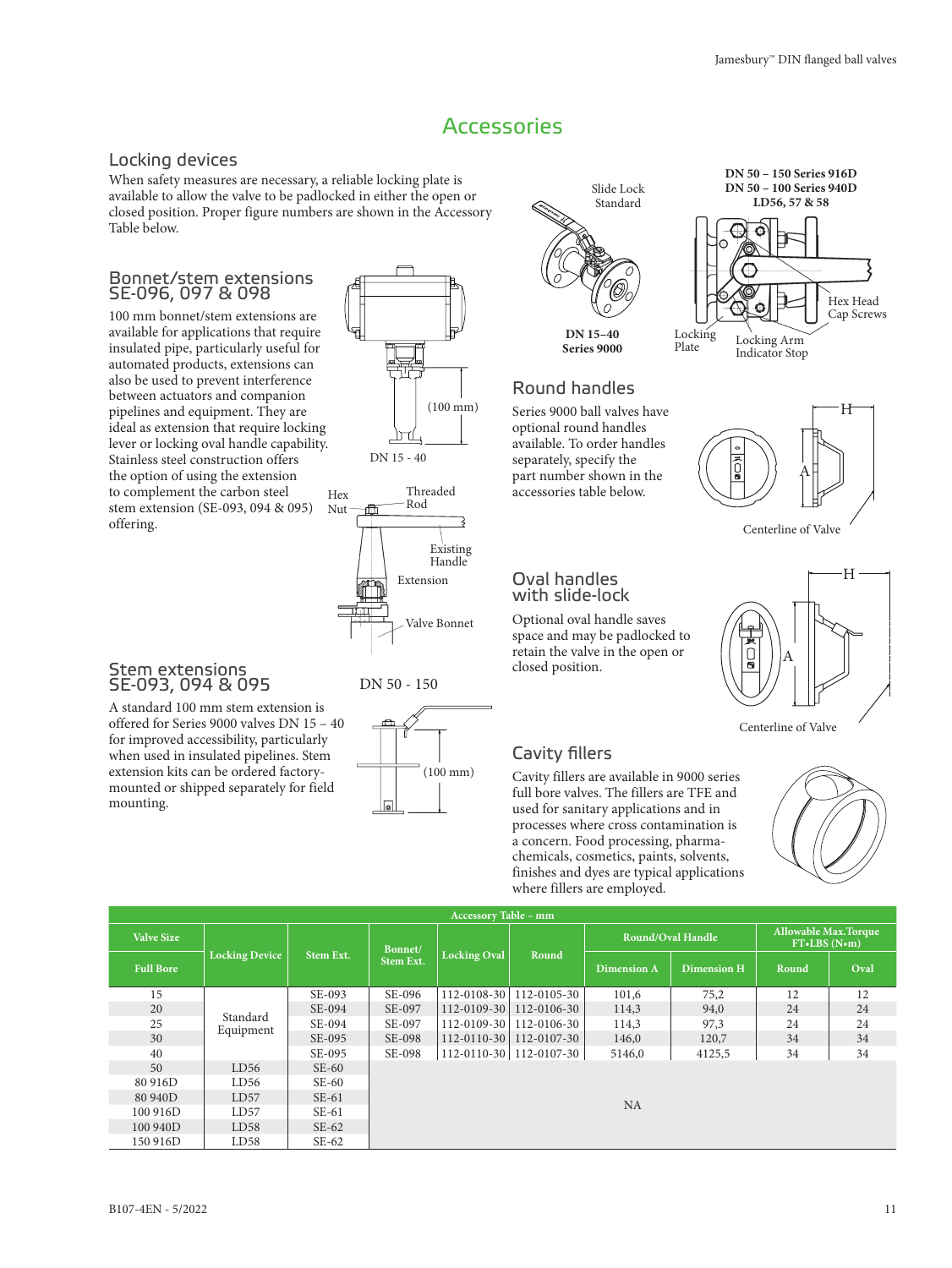## Valve torque data

Use these torque charts as a guide for actuator selection. Additional requirements may be imposed by media characteristics, trim, and frequency of valve operation. For clean lubricating fluid service, required torque for Xtreme (X) ) seated valves only may be reduced 20% when the valve is equipped with corrosion resistant trim.For difficult services such as slurries and semi-solids, and for oxygen, increase values by 50%. If in doubt, err on the side of safety by using a larger actuator than would normally be selected.

Valves requiring increased stem seal performance should use E-Pak™. Refer to bulletin B115-4. E-Pak valves require an increase in operating torque.

Torque output values and actuator selection tables for the different types of actuators are contained in the bulletins listed below.

| <b>Manual Gear Actuators</b>                | A100-1   |
|---------------------------------------------|----------|
| <b>B-Series Piston Actuators</b>            | 6B20     |
| Quadra-Powr <sup>™</sup> X Spring Diaphragm |          |
| Rotary Actuators                            | $A110-4$ |
| Valv-Powr Series VPVL                       | A111-5   |
| <b>VPVL</b> Stainless Steel                 | $A111-4$ |
| V Series Electric Actuators                 | $A200-1$ |
| ADC Series Electric Actuators               | $A201-1$ |
| LCU-Series Electric Actuators               | $A202-1$ |
| LCR-Series Electric Actuators               | $A203-1$ |
|                                             |          |

## PN16 AND PN40 Valve Torque Data Xtreme (X) Seated Valves DN 15 – 150 DIN 9000 Series, full bore

Torque - Xtreme Seats

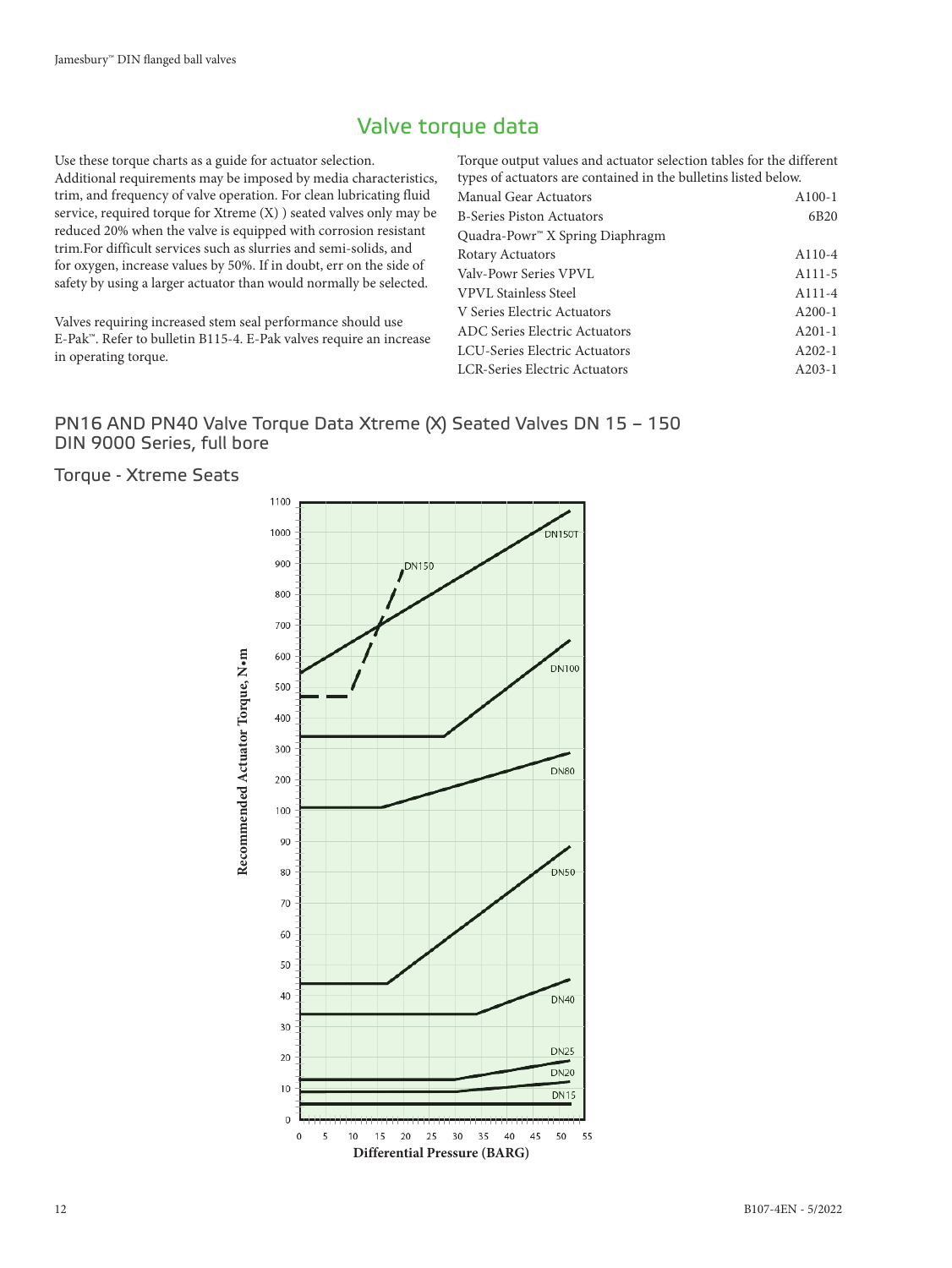## How to order

**EXAMPLE:** A DN50, PN40 valve (940D) in Fire-Tite design with raised-face flanges (31), carbon steel body (22), and 316 stainless steel trim (36), with Xtreme seats (XTZ) and molecularly enhanced PTFE stem seals is written: 50 940D-31-2236XTZ1.



| $\bf{1}$ | <b>Size</b>   |
|----------|---------------|
| 15       | <b>DN 15</b>  |
| 20       | <b>DN 20</b>  |
| 25       | <b>DN 25</b>  |
| 40       | <b>DN 40</b>  |
| 50       | <b>DN 50</b>  |
| 80       | <b>DN 80</b>  |
| 100      | <b>DN 100</b> |
| 150      | <b>DN 150</b> |

| 6.             | Ball & Stem Materials* | <b>Size Range</b>                |
|----------------|------------------------|----------------------------------|
| 35             | 316 Stainless Steel    | All                              |
| 71             | Monel                  | All                              |
| 0 <sup>0</sup> | Same as body           | All (Carbon steel not available) |

\* Other materials available on application

|     | Seat / Body Seal /<br>Stem Seal Material |
|-----|------------------------------------------|
| XTZ | Xtreme/PTFE*/TFM                         |

\***Note:** TFM on sizes DN 40 and smaller

| 2                | Valve Series & Style | <b>Size Range</b> |
|------------------|----------------------|-------------------|
| 916D             | Full Bore PN16       | $DN15 - 150$      |
| 940 <sub>D</sub> | Full Bore PN40       | $DN15 - 150$      |

| 3 | <b>Special Construction</b>           |
|---|---------------------------------------|
| - | Standard (no entry)                   |
| C | Chlorine                              |
| Ν | NACE MR0103                           |
| O | Oxygen                                |
| Ő | TFE Cavity Filler (316SS valves only) |

| 4  | <b>End Connection</b><br><b>Construction</b> | <b>Size Range</b>       |
|----|----------------------------------------------|-------------------------|
| 11 | Raised Face<br>Non-Fire-Tite<br>Non-Trunnion | DN 15 - 150 Full Bore   |
| 31 | Raised Face Fire-Tite<br>Non-Trunnion        | $DN 15 - 150$ Full Bore |
| 71 | Raised Face<br>Fire-Tite Trunnion            | DN 150 - PN40 Full Bore |

|    | Body Material*           | <b>Size Ranges</b> |
|----|--------------------------|--------------------|
|    | DIN 1.0619/A216 Gr.WCB   | All                |
| 36 | DIN 1.4408/A351 Gr. CF8M | All                |

\* Other materials available on application

| 8.   | <b>Bolts</b>                          | <b>Nuts</b>                               | Application     |
|------|---------------------------------------|-------------------------------------------|-----------------|
| $1*$ | EN 10269, 1.7225/<br>ASTM A193 Gr B7  | EN 10269 Gr<br>1.1191/ ASTM<br>A194 Gr 2H | Carbon Steel    |
|      | <b>ISO 3506 A2 ASTM</b><br>A193 Gr B8 | <b>ISO 3506 A2 ASTM</b><br>A194 Gr 8      | Stainless Steel |

Bolts and nuts for DN40 and smaller valves apply to bonnet hardware only. For DN50 and larger bolts and nuts pertain to bonnet hardware and body and cap fasteners.

\* Stainless bolting standard for DN40 and smaller

**Note 4:** DN 40 and smaller use Monel bonnet hardware for NACE MR0103 compatibility.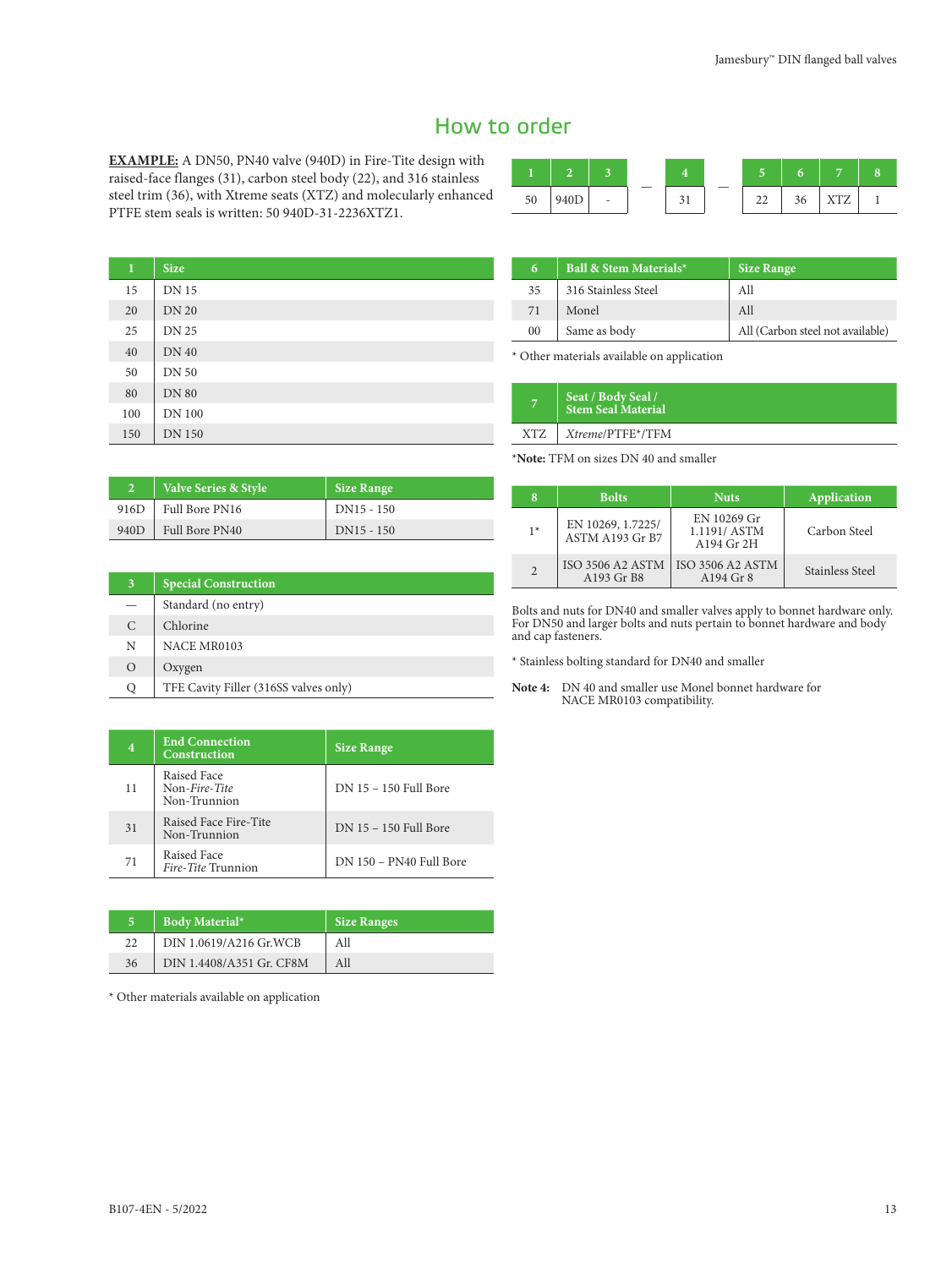## Standards and specifications

The Company

ISO 9001 – 2000 ANSI/150/ASQ Q9001 – 2000 Pressure Equipment Directive 97/23/EC

## Available Standards

| AD2000             | Merkblatt                                                                                             |
|--------------------|-------------------------------------------------------------------------------------------------------|
| <b>API 598</b>     | American Petroleum Institute - Valve Inspection and testing                                           |
| API 607            | American Petroleum Institute - Fire Test for Soft Seated Valves (Division of refining)                |
| API 608            | Metal Ball Valves Used in On-Off Service that have Buttwelded or Flanged Ends for Size DN 15 - 40 NPS |
| ANSI/ASME B16.34   | American National Standard - Steel Valves - Flanged and Buttwelded End                                |
| ANSI/FCI 70-2-1991 | American National Standard - For Control Valve Seat Leakage                                           |
| <b>ATEX</b>        | Atmosphere Explosive                                                                                  |
| ISO 15848-1        | Industrial Valves - Fugitive Emissions - Measurement, Test & Qualification Procedures                 |
| ISO 17292          | Metal ball valves for petroleum, petrochemical and allied industries                                  |
| ISO 5211           | Industrial Valve — Part turn Actuator attachment                                                      |
| ISO 5752:1982      | International Standard for Organization Metal Valves for use in Flanged Piping Systems                |
| ISA 75.02          | Valve Sizing Coefficient Cv, Piping Geometry Factor Fp and Pressure Drop Limitation XT                |
| ISA \$75.19        | Hydrostatic Testing of Control Valves                                                                 |
| ISO 5211           | Dimensions for Attachment of Actuators/Gear Boxes to Valves (ISO Mounting)                            |
| ISO 9000           |                                                                                                       |
| $MSS-SP-55$        | Manufacturers Standardization Society - Quality Standards for Steel Castings                          |
| MSS-SP-6-1996      | Standard Finishes for Contact Faces of Pipe Flanges and Connecting-End Flanges of Valves and Fittings |
| PED 97/23/CE       | <b>Pressure Equipment Directive</b>                                                                   |
| 97/23/CE           | European Pressure Equipment Directive                                                                 |
|                    |                                                                                                       |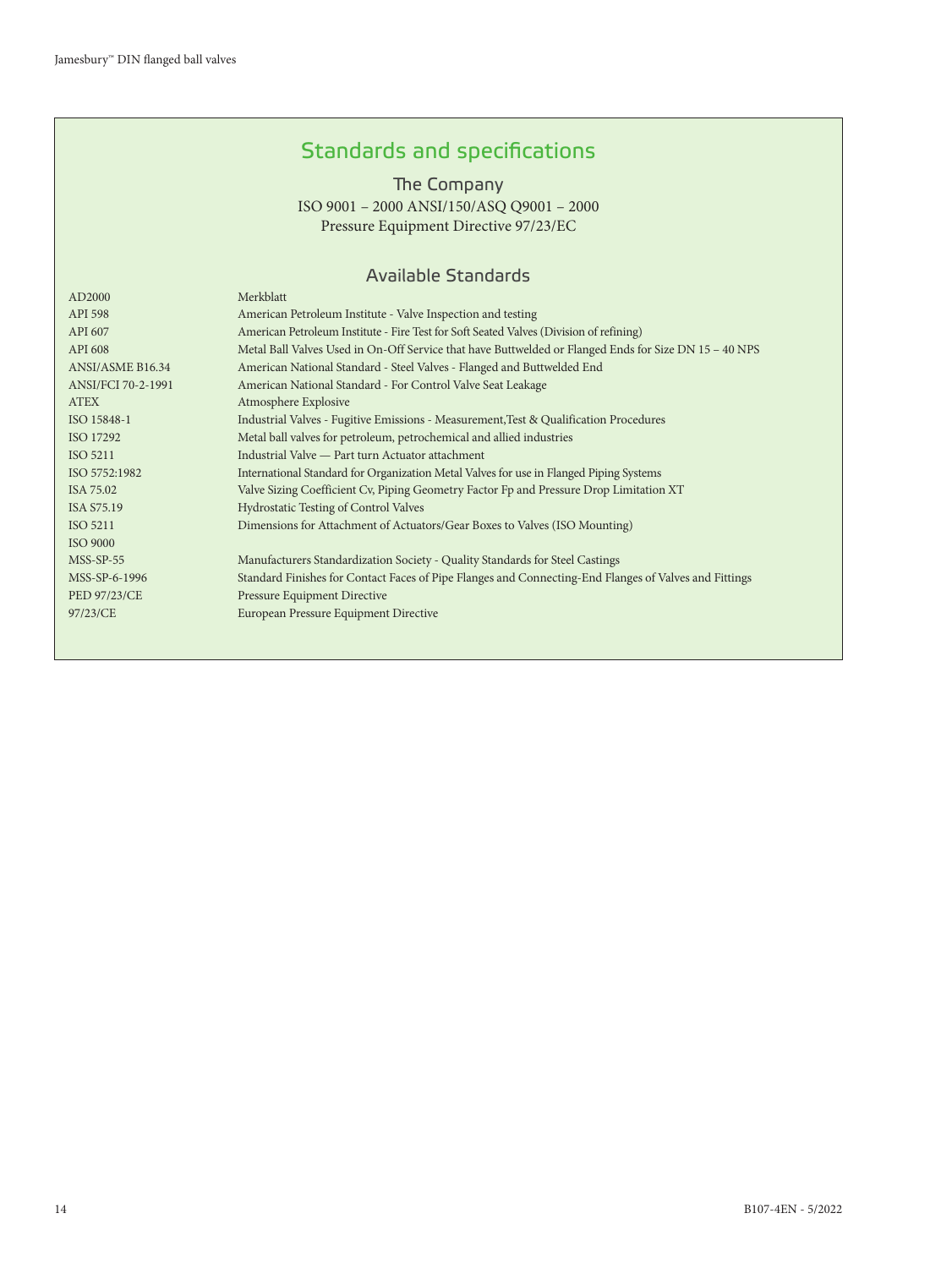Jamesbury™ DIN flanged ball valves